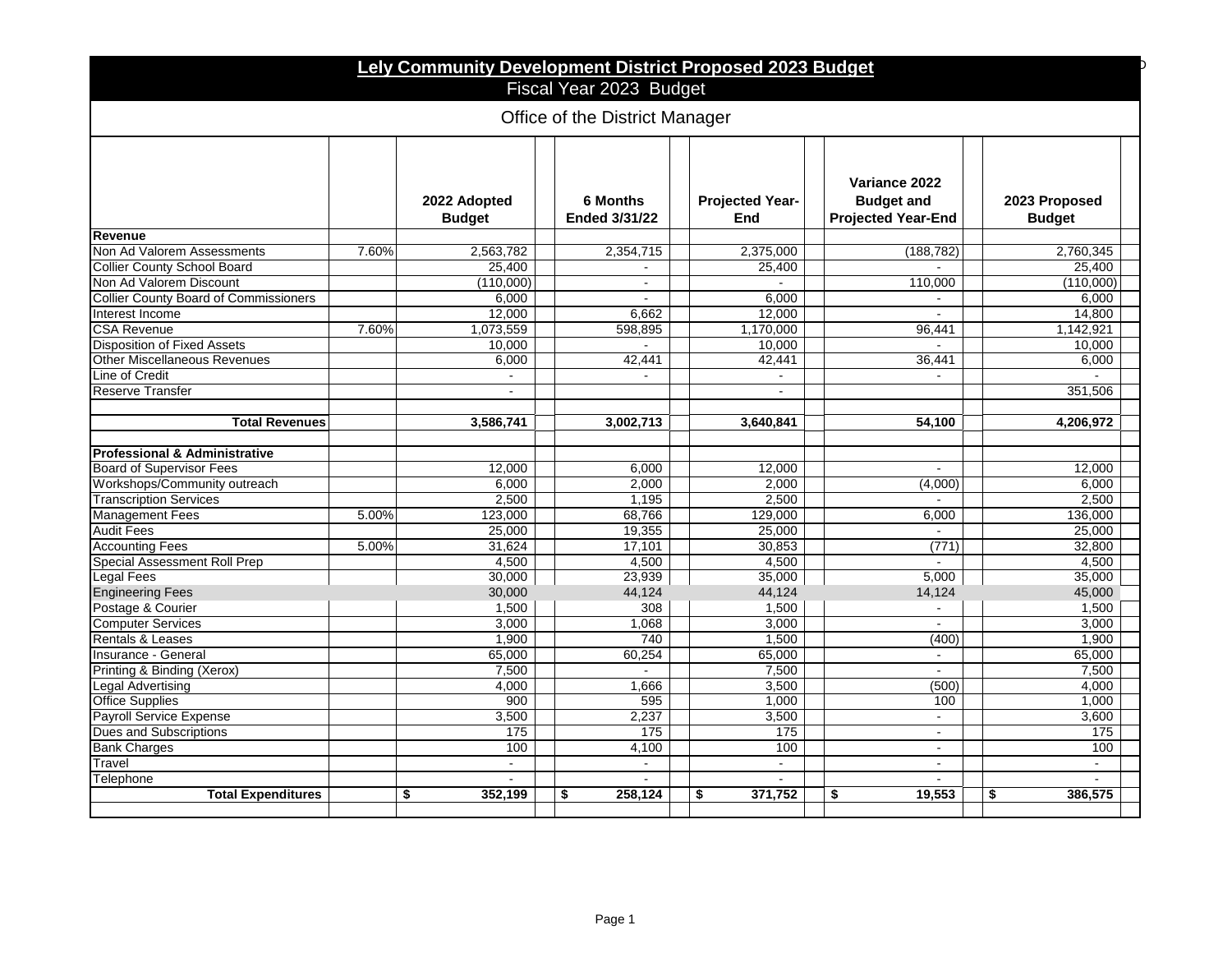| Lely Community Development District Proposed 2023 Budget   |       |           |                |           |                |           |
|------------------------------------------------------------|-------|-----------|----------------|-----------|----------------|-----------|
| Fiscal Year 2023 Budget<br>Office of the District Manager  |       |           |                |           |                |           |
|                                                            |       |           |                |           |                |           |
| <b>Field Management Services</b><br><b>Personnel Wages</b> | 5.00% | 564,775   | 296,027        | 600,000   | 35,225         | 750,000   |
| Overtime Wages                                             |       | 8,000     | 12,000         | 12,000    | 4,000          | 12,000    |
| Payroll Tax Expense                                        |       | 45,000    | 23.466         | 45,000    |                | 60.000    |
| Insurance - Health & Life                                  |       | 136,000   | 54,192         | 108,000   | (28,000)       | 136,000   |
| <b>Insurance - Workers Comp</b>                            |       | 45.000    | 28,353         | 56,000    | 11,000         | 60,000    |
| Telephone                                                  |       | 5.000     | 2,538          | 5,000     |                | 5,000     |
| <b>Utility Services</b>                                    |       | 7,000     | 3,223          | 7,000     | $\blacksquare$ | 7,000     |
| <b>Horticultural Dumpster</b>                              |       | 16,000    | 3,636          | 10,000    | (6,000)        | 12,000    |
| Rentals & Leases                                           |       | 10,000    | 6,439          | 10,000    | $\sim$         | 10,000    |
| <b>Office Supplies</b>                                     |       | 6,000     | 2,633          | 5,000     | (1,000)        | 6,000     |
| Dues & Subscriptions                                       |       | 500       | 3.300          | 3.600     | 3.100          | 4.000     |
| Repairs & Maintenance Building                             |       | 3,000     | 4,174          | 6,000     | 3,000          | 5,000     |
| <b>Contractual Services</b>                                | 5.00% | 184,500   | 93.583         | 186,000   | 1,500          | 190,000   |
| Uniforms                                                   |       | 15.000    | 6.411          | 13.750    | (1.250)        | 15.000    |
|                                                            |       |           |                |           |                |           |
| <b>Total Expenditures</b>                                  |       | 1,045,775 | 539.977        | 1,067,350 | 21.575         | 1,272,000 |
| Landscaping                                                |       |           |                |           |                |           |
| Repairs & Maint - Fuel                                     |       | 45.000    | 29,150         | 59,000    | 14.000         | 60.000    |
| Parts & Operating Equip & Parts                            |       | 62,000    | 29,301         | 60,000    | (2,000)        | 62,000    |
| Fertilizer & Chemicals                                     |       | 135,000   | 61,377         | 110,000   | (25,000)       | 150,000   |
| Flower Program                                             |       | 42,000    | 19,813         | 40,000    | (2,000)        | 42,000    |
| <b>Mulch Program</b>                                       |       | 55,000    | 54,038         | 54,038    | (962)          | 60,000    |
| <b>Plant Replacement Program</b>                           |       | 40,000    | 5,023          | 15,000    | (25,000)       | 40,000    |
| Horses                                                     |       | 23,000    | 13,443         | 26,000    | 3.000          | 26.000    |
|                                                            |       |           |                |           |                |           |
| <b>Total Expenditures</b>                                  |       | 402.000   | 212,143        | 364,038   | (37, 962)      | 440.000   |
| <b>Water Management</b>                                    |       |           |                |           |                |           |
| <b>Electric Services</b>                                   |       | 21.000    | 7,197          | 17.000    | (4,000)        | 21,000    |
| Chemicals                                                  |       | 65,000    | 60,915         | 65,000    | $\overline{a}$ | 75,000    |
| Aerators & Fountains                                       |       | 5,000     | 4,320          | 5,000     |                | 5,000     |
| <b>Plant Replacement</b>                                   |       | 10.000    | $\sim$         | 5.000     | (5,000)        | 5.000     |
| <b>Other Contractual Services</b>                          |       | 5,000     | $\overline{a}$ | 2,000     | (3,000)        | 5.000     |
|                                                            |       |           |                |           |                |           |
| <b>Total Expenditures</b>                                  |       | 106,000   | 72,432         | 94,000    | (12,000)       | 111,000   |
|                                                            |       |           |                |           |                |           |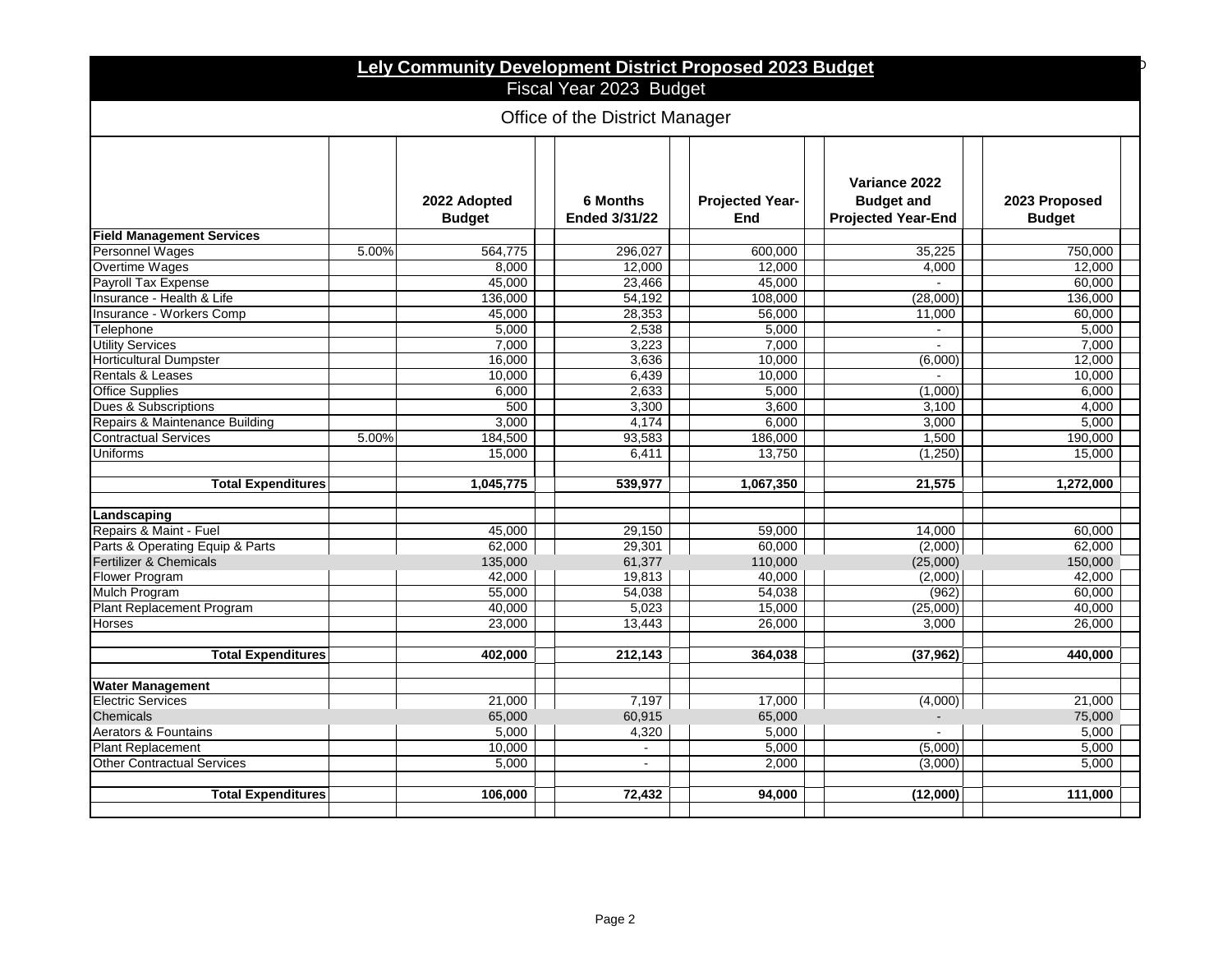| Lely Community Development District Proposed 2023 Budget |                               |                                         |                               |                                                                 |                                |  |
|----------------------------------------------------------|-------------------------------|-----------------------------------------|-------------------------------|-----------------------------------------------------------------|--------------------------------|--|
|                                                          |                               | Fiscal Year 2023 Budget                 |                               |                                                                 |                                |  |
| Office of the District Manager                           |                               |                                         |                               |                                                                 |                                |  |
|                                                          | 2022 Adopted<br><b>Budget</b> | <b>6 Months</b><br><b>Ended 3/31/22</b> | <b>Projected Year-</b><br>End | Variance 2022<br><b>Budget and</b><br><b>Projected Year-End</b> | 2023 Proposed<br><b>Budget</b> |  |
| Lighting                                                 |                               |                                         |                               |                                                                 |                                |  |
| <b>Electric Services</b>                                 | 44,000                        | 20,131                                  | 40,000                        | (4,000)                                                         | 44,000                         |  |
| <b>Operating Supplies</b>                                | 7,000                         | 1,233                                   | 6,000                         | (1,000)                                                         | 7,000                          |  |
| <b>Contractual Services</b>                              | 25,000                        | 8,095                                   | 20,000                        | (5,000)                                                         | 25,000                         |  |
| <b>Total Expenditures</b>                                | 76,000                        | 29,460                                  | 66,000                        | (10,000)                                                        | 76,000                         |  |
| <b>Access Control</b>                                    |                               |                                         |                               |                                                                 |                                |  |
| Personnel Wages                                          | 5.00%<br>131,200              | 82,845                                  | 160,000                       | 28.800                                                          | 166,000                        |  |
| Overtime                                                 | 5.000                         | 379                                     | 3,000                         | (2,000)                                                         | 5.000                          |  |
| Payroll Tax Expense                                      | 10.000                        | 6,367                                   | 10,000                        |                                                                 | 11,000                         |  |
| Insurance - Health & Life                                | 25,000                        | 11,431                                  | 22,000                        | (3,000)                                                         | 25,000                         |  |
| Insurance Workers Comp                                   | 2,400                         | 1,492                                   | 3,000                         | 600                                                             | 3,500                          |  |
| Cell Phone                                               | 2,440                         |                                         |                               | (2, 440)                                                        | 2,440                          |  |
| Rentals & Leases                                         | 500                           | $\sim$                                  | $\mathbf{r}$                  | (500)                                                           | 500                            |  |
| Repairs & Maintenance Parts                              | 4,000                         | $\sim$                                  | 2,000                         | (2,000)                                                         | 4,000                          |  |
| <b>Contractual Services</b>                              | 5,000                         | 2,907                                   | 3,000                         | (2,000)                                                         | 5,000                          |  |
| Uniforms                                                 | 1,200                         | 273                                     | 1,000                         | (200)                                                           | 1,200                          |  |
| <b>Total Expenditures</b>                                | 186.740                       | 105,693                                 | 204,000                       | 17,260                                                          | 223,640                        |  |
| Roadway                                                  |                               |                                         |                               |                                                                 |                                |  |
| <b>Contractual Services</b>                              | 6,000                         | 7,740                                   | 9,000                         | 3,000                                                           | 9,000                          |  |
|                                                          |                               | 7.740                                   |                               |                                                                 |                                |  |
| <b>Total Expenditures</b>                                | 6.000                         |                                         | 9,000                         | 3.000                                                           | 9.000                          |  |
| <b>Irrigation</b>                                        |                               |                                         |                               |                                                                 |                                |  |
| <b>Electric Services</b>                                 | 110,000                       | 56,085                                  | 95.000                        | (15,000)                                                        | 110,000                        |  |
| <b>Effluent Water Charges</b>                            | 2.50%<br>200,000              | 140,247                                 | 220,000                       | 20,000                                                          | 270,000                        |  |
| Chemical                                                 | 10,000                        | 8,044                                   | 12,000                        | 2,000                                                           | 15,000                         |  |
| Repairs & Maint - General                                | 75,000                        | 31,127                                  | 60,000                        | (15,000)                                                        | 75,000                         |  |
| <b>Contractual Services</b>                              | 6,142                         | $\mathbf{r}$                            | 2,500                         | (3,642)                                                         | 5,000                          |  |
| <b>Total Expenditures</b>                                | 401,142                       | 235,504                                 | 389,500                       | (11, 642)                                                       | 475,000                        |  |